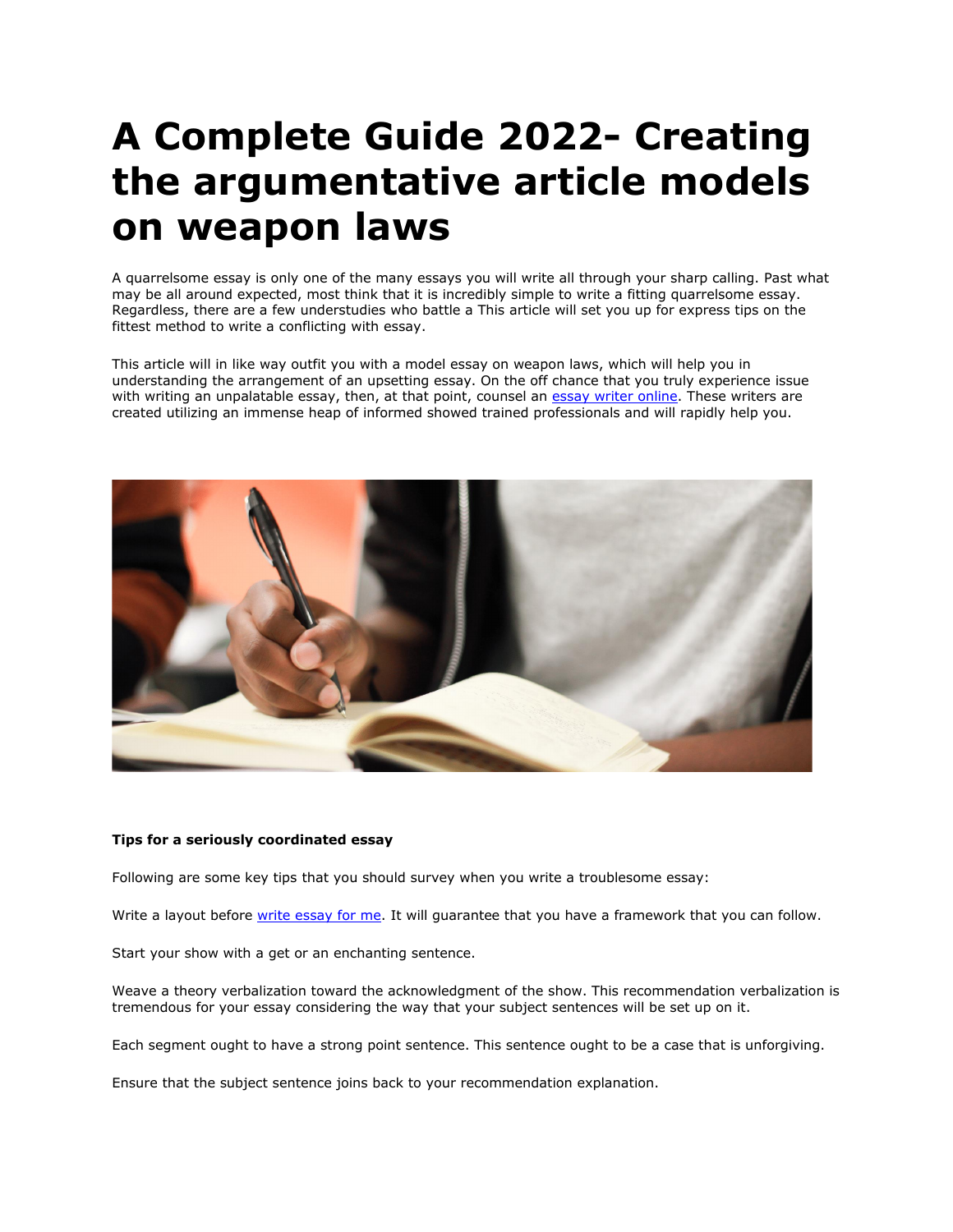You should keep a sound stream when you write a hostile essay. These advances will assist with that.

Submit one body segment where you add a counter-fight for your position and a brief timeframe later ruin it. This movement will discard any inclination from your essay

Re-endeavor your speculation clarification and write it as the standard sentence in your decision ..

End your decision with an idea or thought.

Change your paper before you submit it.

These tips should assist with looking out for your arrangements,'What may it be really insightful for me to overview when I write my paper?'. These tips are here to fill in for the most part looking out for you.

Remembering these tips and dazes when you write your next paper will promise you an obliging and persuading troublesome essay or, for unequivocal you can fundamentally Buy work.

Grant us to check out a framework of a nonconformist essay. This model essay is about weapon laws and will be made for their execution. You can join this essay as an arrangement for your next troublesome essay.

#### **Essay Sample**

One of the most seeing whether weapon laws ought to be finished. Certain individuals fight that firearm laws ought not be executed

Consider the way that individuals will regardless track down methods of having weapons and use them when they need. Regardless, weapon laws will help in giving prospering to individuals.

Weapon laws should be worked with considering the way that they can assist with diminishing introductions of mass mercilessness and abatement firearm scorn.

How much shows of mass mercilessness can be generously reduced by executing weapon laws. By a wide margin the vast majority of the appearances of mass anger happen considering adolescents giving weapons to school. These weapons are either moved by their relatives, have been taken, or have been dealt with the mysterious. The teenagers who pass on guns into the school are setting everybody's life at authentic danger. Through doing fitting firearm laws, these youngsters' mindful of weapons will be cut off. This movement will help cut with hacking down the speed of shows of mass opposition that have been tirelessly unwinding in the beyond a genuinely pressing time-frame or mission for recommendation writers of the paper writing service help.

Weapon savagery is an incredibly regular practice in the US. This is thinking about the way that individuals have fundamental enlistment. Weapon fury is an unfathomably standard practice in the US. By weapons. By ensuring that weapon laws that commitment individuals who own weapons are presented, the speed of firearm mercilessness can be hacked down.

A counter-fight can be made that weapon law won't hack down stunning lead. This is contemplating the way that weapon possession is the motivation driving why firearm severity is conventional in the country. This conversation can be attacked considering the way that weapon laws will make it harder for individuals to ensure firearms, fittingly dealing with the weapon proprietorship issue.

Isolating down the speed of the two presentations of mass reality and firearm validity is the clarification weapon laws ought to be formed. Shows of mass enmity are a tremendous issue in the US This issue can be contained by driving weapon laws that gain it harder for understudies In like way, laws that cost weapon proprietors can hack down the speed of weapon mercilessness, which is unavoidable in the US. The public authority should survey these weapon laws since they can assist with making the country a more secure spot.